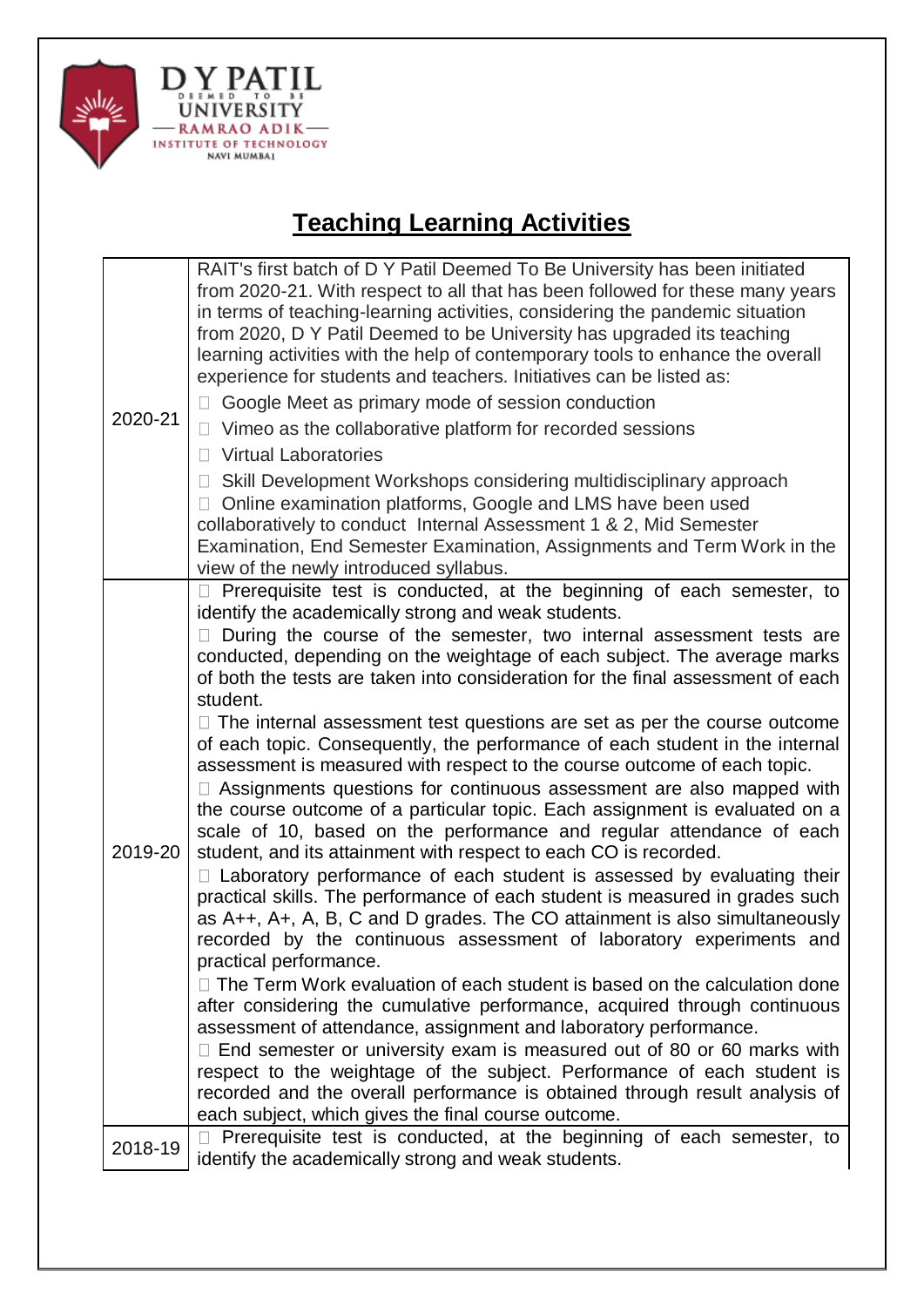|         | During the course of the semester, two internal assessment tests are                                                                                          |
|---------|---------------------------------------------------------------------------------------------------------------------------------------------------------------|
|         | conducted, depending on the weightage of each subject. The average marks                                                                                      |
|         | of both the tests are taken into consideration for the final assessment of each                                                                               |
|         | student.<br>$\Box$ The internal assessment test questions are set as per the course outcome                                                                   |
|         | of each topic. Consequently, the performance of each student in the internal                                                                                  |
|         | assessment is measured with respect to the course outcome of each topic.                                                                                      |
|         | □ Assignments questions for continuous assessment are also mapped with                                                                                        |
|         | the course outcome of a particular topic. Each assignment is evaluated on a<br>scale of 10, based on the performance and regular attendance of each           |
|         | student, and its attainment with respect to each CO is recorded.                                                                                              |
|         | □ Laboratory performance of each student is assessed by evaluating their                                                                                      |
|         | practical skills. The performance of each student is measured in grades such                                                                                  |
|         | as A++, A+, A, B, C and D grades. The CO attainment is also simultaneously                                                                                    |
|         | recorded by the continuous assessment of laboratory experiments and<br>practical performance.                                                                 |
|         | $\Box$ The Term Work evaluation of each student is based on the calculation done                                                                              |
|         | after considering the cumulative performance, acquired through continuous                                                                                     |
|         | assessment of attendance, assignment and laboratory performance.<br>$\Box$ End semester or university exam is measured out of 80 or 60 marks with             |
|         | respect to the weightage of the subject. Performance of each student is                                                                                       |
|         | recorded and the overall performance is obtained through result analysis of                                                                                   |
|         | each subject, which gives the final course outcome.                                                                                                           |
|         | Prerequisite test is conducted, at the beginning of each semester, to<br>identify the academically strong and weak students.                                  |
|         | $\Box$ During the course of the semester, two internal assessment tests are                                                                                   |
|         | conducted, depending on the weightage of each subject. The average marks                                                                                      |
|         | of both the tests are taken into consideration for the final assessment of each<br>student.                                                                   |
|         | $\Box$ The internal assessment test questions are set as per the course outcome                                                                               |
|         | of each topic. Consequently, the performance of each student in the internal                                                                                  |
|         | assessment is measured with respect to the course outcome of each topic.                                                                                      |
|         | $\Box$ Assignments questions for continuous assessment are also mapped with<br>the course outcome of a particular topic. Each assignment is evaluated on a    |
|         | scale of 10, based on the performance and regular attendance of each                                                                                          |
| 2017-18 | student, and its attainment with respect to each CO is recorded.                                                                                              |
|         | $\Box$ Laboratory performance of each student is assessed by evaluating their<br>practical skills. The performance of each student is measured in grades such |
|         | as A++, A+, A, B, C and D grades. The CO attainment is also simultaneously                                                                                    |
|         | recorded by the continuous assessment of laboratory experiments and                                                                                           |
|         | practical performance.                                                                                                                                        |
|         | □ The Term Work evaluation of each student is based on the calculation done<br>after considering the cumulative performance, acquired through continuous      |
|         | assessment of attendance, assignment and laboratory performance.                                                                                              |
|         | $\Box$ End semester or university exam is measured out of 80 or 60 marks with                                                                                 |
|         | respect to the weightage of the subject. Performance of each student is                                                                                       |
|         | recorded and the overall performance is obtained through result analysis of<br>each subject, which gives the final course outcome.                            |
| 2016-17 | Prerequisite test is conducted, at the beginning of each semester, to<br>$\Box$                                                                               |